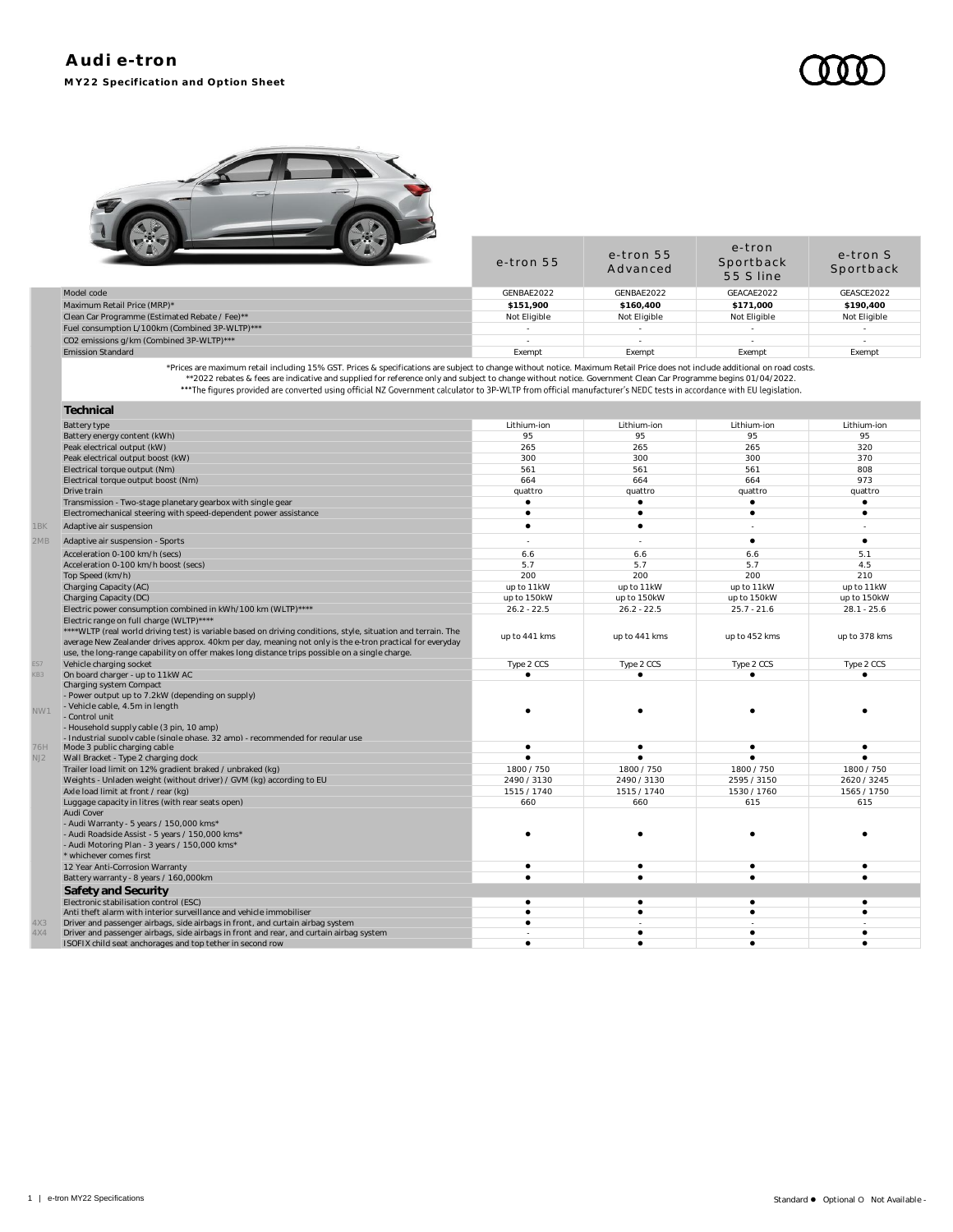

|                                                                                                                                                           | e-tron 55                                   | e-tron 55<br>Advanced        | e-tron<br>Sportback<br>55 S line | e-tron S<br>Sportback         |
|-----------------------------------------------------------------------------------------------------------------------------------------------------------|---------------------------------------------|------------------------------|----------------------------------|-------------------------------|
| Model code                                                                                                                                                | GENBAE2022                                  | GENBAE2022                   | GEACAE2022                       | GEASCE2022                    |
| Maximum Retail Price (MRP)*                                                                                                                               | \$151.900                                   | \$160,400                    | \$171.000                        | \$190.400                     |
| <b>Driver Assistance Systems</b>                                                                                                                          |                                             |                              |                                  |                               |
| Adaptive cruise control with speed limiter, incl. efficiency assist                                                                                       | $\bullet$                                   | $\bullet$                    | $\bullet$                        | ٠                             |
| Audi Active Lane Assist with emergency assist (semi-automatic vehicle control in medical emergency)                                                       | $\bullet$<br>$\bullet$                      | $\bullet$<br>$\bullet$       | $\bullet$<br>$\bullet$           |                               |
| Audi Pre Sense Front - with Collision Avoidance Assist and Turn Assist<br>Audi Pre Sense Rear                                                             | ٠                                           | ٠                            | $\bullet$                        |                               |
| Audi lane change assist incl. exit warning system and rear traffic alert                                                                                  | $\bullet$                                   | $\bullet$                    | $\bullet$                        | $\bullet$                     |
| <b>High Beam Assist</b>                                                                                                                                   | $\bullet$                                   | $\bullet$                    | $\bullet$                        |                               |
| Park distance control, front and rear                                                                                                                     | $\bullet$                                   | $\bullet$                    | $\bullet$                        |                               |
| Park distance control, front and rear with 360 display<br>Rear view camera                                                                                | ٠                                           |                              |                                  |                               |
| 360 camera                                                                                                                                                | $\overline{a}$                              | $\bullet$                    | $\bullet$                        | $\bullet$                     |
| Front cross traffic assist                                                                                                                                |                                             | $\bullet$                    | $\bullet$                        |                               |
| Exterior                                                                                                                                                  |                                             |                              |                                  |                               |
|                                                                                                                                                           |                                             | 20" cast alloy wheels,       |                                  |                               |
|                                                                                                                                                           | 19" cast alloy wheels,<br>5-arm aero style, | 5-double-spoke edge style,   | 21" alloys, 5-arm turbine        | 21" alloys, 5-arm star style, |
|                                                                                                                                                           | with graphic print (40V)                    | matt titanium look,          | style, black, partly polished    | graphite grey, diamond-       |
| Alloy wheels and tyres                                                                                                                                    |                                             | diamond turned, Audi Sport   | (47B)                            | turned, (U95)                 |
|                                                                                                                                                           |                                             | (CN7)                        | 265/45 tyres                     | 285/40 tyres                  |
|                                                                                                                                                           | 255/55 tyres                                | 255/50 tyres                 |                                  |                               |
| Collapsible spare wheel                                                                                                                                   | ٠                                           |                              | ٠                                |                               |
| Progressive steering                                                                                                                                      | $\bullet$                                   | $\bullet$                    | $\bullet$                        | $\bullet$                     |
| Exterior mirrors - electrically adjustable, folding, heated, memory function and automatically dimming<br>Exterior mirror housings painted in body colour | $\bullet$<br>$\bullet$                      | $\bullet$<br>$\bullet$       | $\bullet$<br>$\bullet$           | O                             |
| Exterior mirror housings in aluminium                                                                                                                     |                                             |                              |                                  | $\bullet$                     |
| Contrast paint finish                                                                                                                                     | $\bullet$                                   | $\bullet$                    |                                  |                               |
| S line bumpers, in body colour                                                                                                                            |                                             |                              | 2K7                              | 2K3                           |
| LED daytime running lights                                                                                                                                | $\bullet$                                   | $\bullet$                    | $\bullet$                        | $\bullet$                     |
| Light and rain sensor                                                                                                                                     | ٠<br>$\bullet$                              | $\bullet$                    | $\bullet$<br>$\bullet$           |                               |
| Roof rails - anodised aluminium<br>Towbar preparation. Hitch, safety chain bracket and wiring adapter sold separately.                                    | ٠                                           |                              |                                  |                               |
| LED headlights                                                                                                                                            | $\bullet$                                   | $\bullet$                    |                                  |                               |
| LED rear lamps                                                                                                                                            | $\bullet$                                   | $\bullet$                    | $\bullet$                        |                               |
| Luggage compartment lid, electrically opening and closing                                                                                                 | $\bullet$                                   | $\bullet$                    |                                  |                               |
| S line exterior                                                                                                                                           |                                             |                              | $\bullet$                        |                               |
| Interior                                                                                                                                                  |                                             |                              |                                  |                               |
| Air Conditioning - two zone deluxe                                                                                                                        | $\bullet$                                   | $\bullet$                    | $\bullet$                        |                               |
| Ambient lighting package advanced                                                                                                                         |                                             | Refer WZN                    | Refer WZN                        |                               |
| Audi Smartphone Interface (Apple Car Play and Android Auto)                                                                                               | $\bullet$                                   | $\bullet$                    | $\bullet$                        |                               |
| Audi Virtual Cockpit - Fully digital instrument cluster, with 12.3" high resolution LCD screen                                                            | $\bullet$                                   | $\bullet$                    | $\bullet$                        |                               |
| Auto dimming interior rearview mirror, frameless                                                                                                          | $\bullet$                                   | $\bullet$                    | $\bullet$                        | $\bullet$                     |
| Head-up display                                                                                                                                           |                                             | $\bullet$                    | $\bullet$                        |                               |
| Bluetooth interface - for hands-free mobile phone connectivity and Bluetooth audio streaming (depending                                                   | $\bullet$                                   | $\bullet$                    |                                  |                               |
| on compatibility of mobile phone)<br>Front and Rear USB ports                                                                                             | $\bullet$                                   | $\bullet$                    | $\bullet$                        |                               |
| Comfort key with sensor controlled release of the luggage compartment lid                                                                                 | ٠                                           | $\bullet$                    |                                  |                               |
| Electric front seats with lumbar support, memory function for driver seat                                                                                 | $\bullet$                                   | $\bullet$                    | $\bullet$                        |                               |
| <b>Heated front seats</b>                                                                                                                                 | $\bullet$                                   |                              |                                  |                               |
| Inlays / decorative inserts                                                                                                                               | Graphite grey, fine paint                   | Matt brushed                 | Matt brushed                     | Matt brushed                  |
| Keyless start - stop start button                                                                                                                         | $\bullet$                                   | aluminium, dark<br>$\bullet$ | aluminium, dark<br>$\bullet$     | aluminium, dark<br>$\bullet$  |
| Luggage net                                                                                                                                               | $\bullet$                                   | $\bullet$                    |                                  |                               |
| MMI Navigation Plus with MMI touch response                                                                                                               |                                             |                              |                                  |                               |
| - Main display 10.1 inch, incl, haptic feedback                                                                                                           |                                             |                              |                                  |                               |
| - Lower display 8.6 inch, incl. haptic feedback                                                                                                           |                                             |                              |                                  |                               |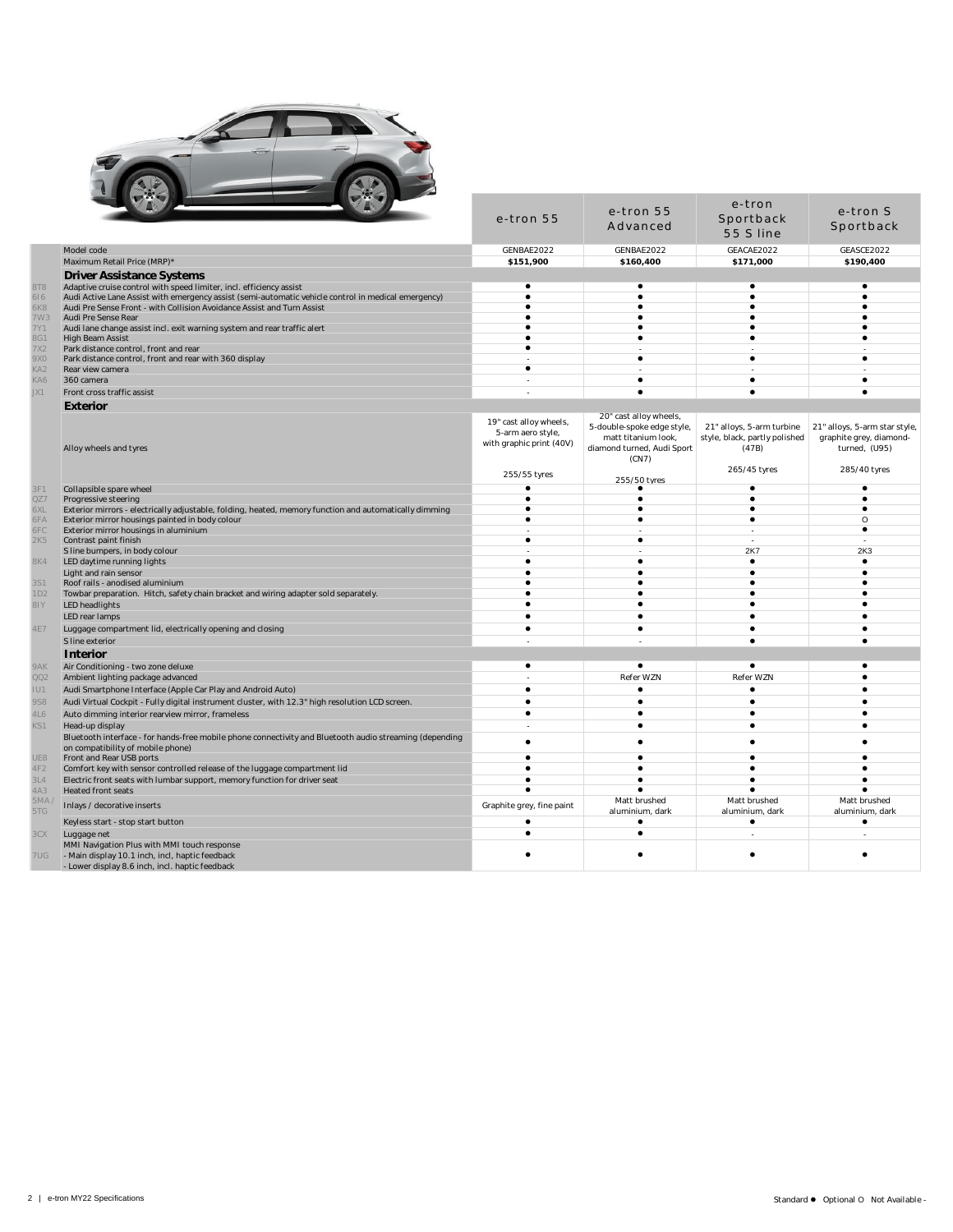

|                                                                                                                                                                                                                                                                                                                                                                                                                                                                                                                                                                                                                                             | e-tron 55         | e-tron 55<br>Advanced       | e-tron<br>Sportback<br>55 S line    | e-tron S<br>Sportback               |  |  |
|---------------------------------------------------------------------------------------------------------------------------------------------------------------------------------------------------------------------------------------------------------------------------------------------------------------------------------------------------------------------------------------------------------------------------------------------------------------------------------------------------------------------------------------------------------------------------------------------------------------------------------------------|-------------------|-----------------------------|-------------------------------------|-------------------------------------|--|--|
| Model code                                                                                                                                                                                                                                                                                                                                                                                                                                                                                                                                                                                                                                  | GENBAE2022        | GENBAE2022                  | GEACAE2022                          | GEASCE2022                          |  |  |
| Maximum Retail Price (MRP)*                                                                                                                                                                                                                                                                                                                                                                                                                                                                                                                                                                                                                 | \$151,900         | \$160,400                   | \$171,000                           | \$190,400                           |  |  |
| <b>Audi Connect</b><br>Audi Connect Data Module (IV8)<br>- Audi Connect Enabler<br>- Audi Connect SIM<br>- WiFi Hotspot (excl. data)                                                                                                                                                                                                                                                                                                                                                                                                                                                                                                        |                   |                             |                                     |                                     |  |  |
| - Audi connect Navigation and infotainment plus (3 years) (IT3)<br>- Online search for navigation destinations<br>- Detailed Point of Interest display<br>- Online traffic information<br>- Online parking information<br>- Weather information<br>IV8/<br>- myAudi Navigation<br>IT3/<br>- Navigation with Google Earth<br>IW3<br>- Map update online<br>- Safety & Service (10 years) (IW3).<br>- Audi Service Request<br>- Audi Roadside Assistant<br>- Emergency Call<br>- Security & Convenience (3 years)<br>- Vehicle Status Report<br>- Car Finder<br>- Theft Alarm Notification<br>- Remote Lock / Unlock<br>- Remote Horn & Light |                   |                             |                                     |                                     |  |  |
| Confoncing Spood Alart<br>GSO.                                                                                                                                                                                                                                                                                                                                                                                                                                                                                                                                                                                                              |                   |                             |                                     |                                     |  |  |
| Operating buttons colour<br>GS5                                                                                                                                                                                                                                                                                                                                                                                                                                                                                                                                                                                                             | Matt black        | Gloss black                 | Gloss black                         | Gloss black                         |  |  |
| 9VD<br>Audi Sound system                                                                                                                                                                                                                                                                                                                                                                                                                                                                                                                                                                                                                    | $\bullet$         | $\bullet$                   | $\bullet$                           | ٠                                   |  |  |
| Q1A<br>Standard front seats                                                                                                                                                                                                                                                                                                                                                                                                                                                                                                                                                                                                                 | $\bullet$         | $\bullet$                   |                                     |                                     |  |  |
| Q1D<br>Sports front seats                                                                                                                                                                                                                                                                                                                                                                                                                                                                                                                                                                                                                   |                   |                             | ٠                                   |                                     |  |  |
| Q4Q<br>Sports Seats Plus in front                                                                                                                                                                                                                                                                                                                                                                                                                                                                                                                                                                                                           | ÷,                | $\circ$                     | O                                   | ٠                                   |  |  |
| 2ZQ<br>Steering wheel - 4 spoke leather, multifunction with shift paddles                                                                                                                                                                                                                                                                                                                                                                                                                                                                                                                                                                   | $\bullet$         | $\overline{\phantom{a}}$    | $\overline{\phantom{a}}$            | ٠                                   |  |  |
| 1XW<br>Steering wheel - 3 spoke leather, multifunction with shift paddles                                                                                                                                                                                                                                                                                                                                                                                                                                                                                                                                                                   | $\circ$           | $\bullet$                   | $\bullet$                           | $\overline{\phantom{a}}$            |  |  |
| 1XP<br>Sports contour multifunction steering wheel, leather, 3 spoke, flat bottomed, heated                                                                                                                                                                                                                                                                                                                                                                                                                                                                                                                                                 | $\circ$           | $\circ$                     | O                                   | $\bullet$                           |  |  |
| QE1<br>Storage compartment package                                                                                                                                                                                                                                                                                                                                                                                                                                                                                                                                                                                                          | $\sim$            | Refer WZN                   | Refer WZN                           | ٠                                   |  |  |
| 6E1<br>Centre armrest in front                                                                                                                                                                                                                                                                                                                                                                                                                                                                                                                                                                                                              | $\bullet$         |                             |                                     |                                     |  |  |
| 6E3<br>Comfort centre armrest in front                                                                                                                                                                                                                                                                                                                                                                                                                                                                                                                                                                                                      | ä,                | $\bullet$                   | ٠                                   | $\bullet$                           |  |  |
| Upholstery<br>S line Sports Package (forces 7HM)<br>- S line interior package (WQS)<br>- Sports seats in front (Q1D)<br>- Scuff plates with aluminium inserts in front and rear, illuminated, with "S" logo in front (VT5)<br>- S line emblems (6F7)<br>- Upholsterv in Valcona leather with                                                                                                                                                                                                                                                                                                                                                | Twin leather      | Milano leather<br>Refer WQM | Valcona leather                     | Valcona leather                     |  |  |
| <b>Exterior Options</b>                                                                                                                                                                                                                                                                                                                                                                                                                                                                                                                                                                                                                     |                   |                             |                                     |                                     |  |  |
| Audi Exclusive paint                                                                                                                                                                                                                                                                                                                                                                                                                                                                                                                                                                                                                        | <b>POA</b>        | <b>POA</b>                  | POA                                 | POA                                 |  |  |
| 42G<br>20" cast alloy wheels in 5-arm style                                                                                                                                                                                                                                                                                                                                                                                                                                                                                                                                                                                                 | \$2,100           | <b>NCO</b>                  | $\overline{\phantom{a}}$            |                                     |  |  |
| FO <sub>8</sub><br>20" alloy wheels in 5-arm dynamic style, contrast grey, partly polished                                                                                                                                                                                                                                                                                                                                                                                                                                                                                                                                                  | \$2,600           | <b>NCO</b>                  |                                     |                                     |  |  |
| 47B<br>21" forged alloy wheels in 5-arm turbine style, black, partly polished                                                                                                                                                                                                                                                                                                                                                                                                                                                                                                                                                               | \$5,100           | \$1,500                     | $\bullet$                           | ٠                                   |  |  |
| F48<br>21" forged alloy wheels in 5-arm turbine style, Graphite grey, partly polished                                                                                                                                                                                                                                                                                                                                                                                                                                                                                                                                                       | \$5,100           | \$1,500                     | <b>NCO</b>                          | $\overline{\phantom{a}}$            |  |  |
| F49<br>21" forged alloy wheels in 15-spoke style, Graphite grey, partly polished                                                                                                                                                                                                                                                                                                                                                                                                                                                                                                                                                            | \$5,100           | \$1,500                     | <b>NCO</b>                          | $\mathbf{r}$                        |  |  |
| F50<br>21" cast alloy wheels in 5-V-spoke star style, Black, Audi Sport                                                                                                                                                                                                                                                                                                                                                                                                                                                                                                                                                                     | \$6,500           | \$3,000                     | \$1,500                             |                                     |  |  |
| F51<br>21" cast alloy wheels in 5-V-spoke star style, matt platinum look, diamond turned, Audi Sport                                                                                                                                                                                                                                                                                                                                                                                                                                                                                                                                        | \$6,500           | \$3,000                     | \$1,500                             |                                     |  |  |
| U99<br>21" alloys in 5-Y rotor style, black, diamond turned, Audi Sport<br>54L                                                                                                                                                                                                                                                                                                                                                                                                                                                                                                                                                              | $\sim$<br>\$7,000 | $\sim$<br>\$4,500           | $\overline{\phantom{a}}$<br>\$3,000 | \$1,500<br>$\overline{\phantom{a}}$ |  |  |
| 22" alloys in 5-spoke structure style, titanium grey, diamond turned, Audi Sport<br>V40<br>22" alloys in 5-arm interference style, titanium grey, diamond turned, Audi Sport                                                                                                                                                                                                                                                                                                                                                                                                                                                                | $\sim$            | $\sim$                      | $\mathbf{r}$                        | \$3,500                             |  |  |
| 42D/                                                                                                                                                                                                                                                                                                                                                                                                                                                                                                                                                                                                                                        |                   |                             |                                     |                                     |  |  |
| Black gloss styling package with black roof rails<br>3S2                                                                                                                                                                                                                                                                                                                                                                                                                                                                                                                                                                                    | \$2,000           | \$2,000                     | \$2,000                             | \$2,000                             |  |  |
| 6FJ<br>Exterior mirrors in gloss black (only with Black gloss styling package)                                                                                                                                                                                                                                                                                                                                                                                                                                                                                                                                                              | \$300             | \$300                       | \$300                               | \$300                               |  |  |
| PAF<br>Audi Virtual mirrors                                                                                                                                                                                                                                                                                                                                                                                                                                                                                                                                                                                                                 | \$2,000           | \$2,000                     | \$2,000                             | \$2,000                             |  |  |
| VJ1<br>Full paint finish                                                                                                                                                                                                                                                                                                                                                                                                                                                                                                                                                                                                                    | \$1,000           | \$1,000                     | $\sim$                              | $\sim$                              |  |  |
| 2K8,<br>S line bumpers, in contrast paint<br>2K9                                                                                                                                                                                                                                                                                                                                                                                                                                                                                                                                                                                            | $\overline{a}$    | $\Box$                      | \$1,000                             | \$1,000                             |  |  |
| Matrix LED headlights and LED rear taillights with dynamic light design and dynamic turn indicator in front<br>PX6<br>& rear                                                                                                                                                                                                                                                                                                                                                                                                                                                                                                                | \$4,000           | Part of WZN                 | Part of WZN                         | \$4,000                             |  |  |
| PXC<br>Digital Matrix LED headlamps and LED rear combination lamps (removes WZN)                                                                                                                                                                                                                                                                                                                                                                                                                                                                                                                                                            | \$10,000          | \$10,000                    | \$10,000                            | \$10,000                            |  |  |
| 9R1<br>Night Vision Assistant                                                                                                                                                                                                                                                                                                                                                                                                                                                                                                                                                                                                               | \$6,000           | \$6,000                     | \$6,000                             | \$6,000                             |  |  |
| 3FU<br>Panoramic glass roof                                                                                                                                                                                                                                                                                                                                                                                                                                                                                                                                                                                                                 | \$4,200           | \$4,200                     | \$4,200                             | \$4,200                             |  |  |
| QL5<br>Privacy glass                                                                                                                                                                                                                                                                                                                                                                                                                                                                                                                                                                                                                        | \$1,300           | \$1,300                     | $\bullet$                           | $\bullet$                           |  |  |